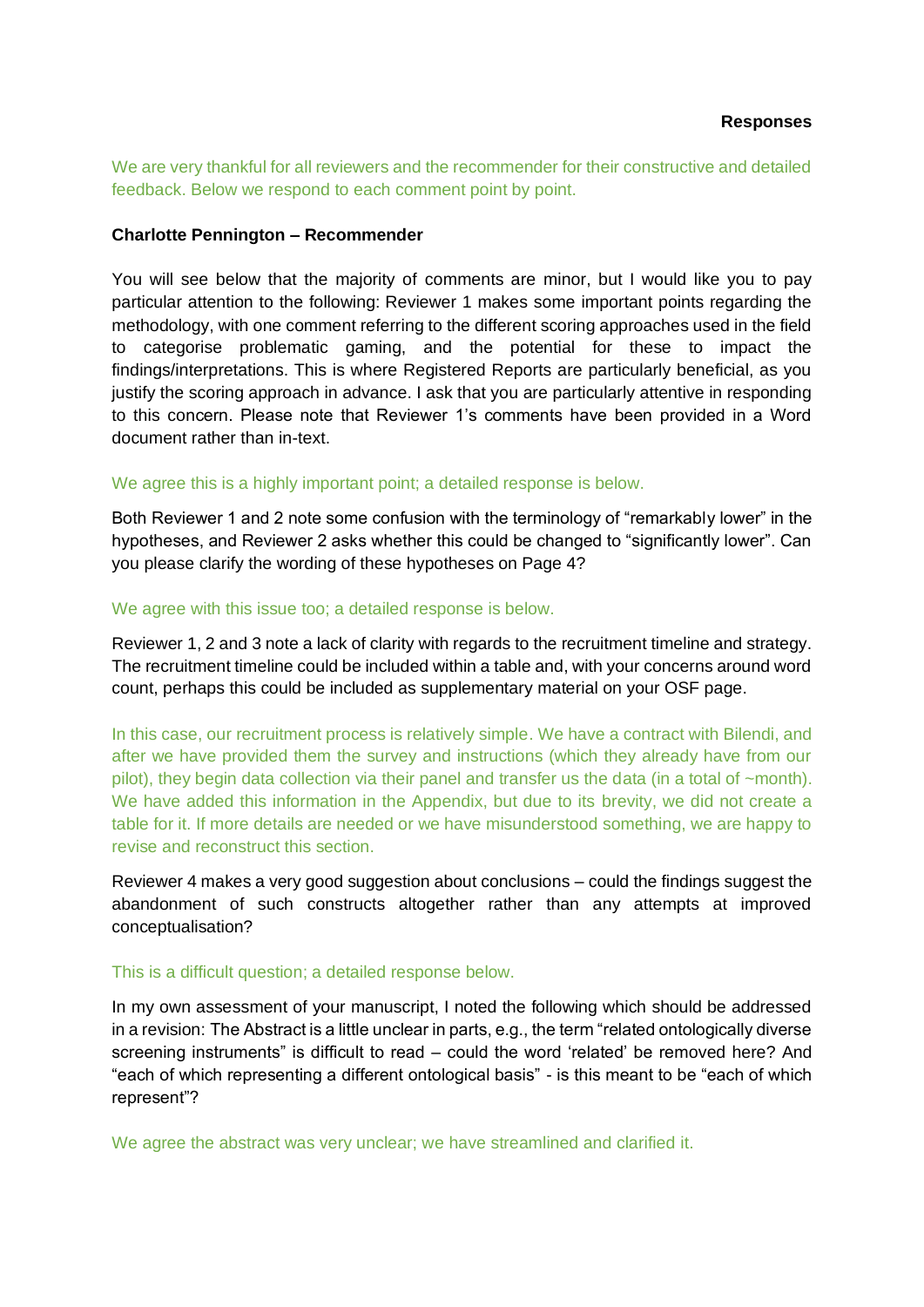Page 2, Introduction: What do you mean by "essence" when outlining the research questions? This term isn't used elsewhere until a lot later, so this can be confusing for the reader. I also recommend changing the word 'good hypotheses' to 'informed hypotheses' or something similar.

We have switched to "informed hypotheses" and changed "essence" to "overlap," which is clearer.

What will be the conclusions, as like in your pilot research, some of the measures overlap (e.g., in prevalence rates) but one or more do not?

This is an important question. To not further complicate and lengthen the manuscript, we hope it can be resolved here (as these documents will also be publicized and stored). As to each H1, H2, and H3, they all consist of sub hypotheses, so it feels most pragmatic to draw conclusions mainly from the sub hypotheses – unless all sub hypotheses of a main hypothesis are fully corroborated or refuted. We have added this information in Appendix 2 part "Theory".

I am a little confused by the difference in H1 and H2: if you expect the ICD-11 and DSM-5 based "gaming disorder" prevalence rates to be lower than DSM-IV (H1), then how does it follow that the ICD-11 and DSM-5 will overlap with DSM-IV in essence (H2)? Perhaps this is just my misunderstanding, so I am happy for you to just respond to this in your response to reviewers if it is.

Figure 1 can be used as a reference here: even if some prevalence rates (e.g., GD-1) are smaller than others (e.g., GD-2), the smaller group can fully overlap with the larger group, i.e. everyone who meets GD-1 criteria also meet GD-2 criteria (but not vice versa). Figure 2 shows the opposite scenario: only some of GD-1 (with smaller prevalence) overlaps with GD-2 (higher prevalence). Indeed, the overlap is not perfect in a sense that, due to size difference, perfect overlap cannot be reached literally; what we mean is the highest possible overlap. We did not add anything more about this to the manuscript to save words, but we can do that in the next iteration if needed.

For H3, you state that this is compared to the general population – where are you getting the estimates for the general population?

## A detailed response is below (R1).

In the Introduction, H1 specifies that ICD-11 and DSM-5 will have lower prevalence rates than DSM-IV, however, in the Method section, a reiteration of this hypothesis also mentions THL1. These should be consistent throughout.

We noticed that our use of acronyms has been confusing (see R1 responses below); H1 speaks of self-assessment based problems, which is the same as THL1 – thus, we have now removed many acronyms from the manuscript to make it more consistent and readable. We now primary use ICD-11, DSM-5, DSM-IV, and Self-assessment labels. On the other hand, we decided to use GRHP for "gaming-related health problems," which saves us dozens of words throughout the manuscript and streamlines some of the hypotheses.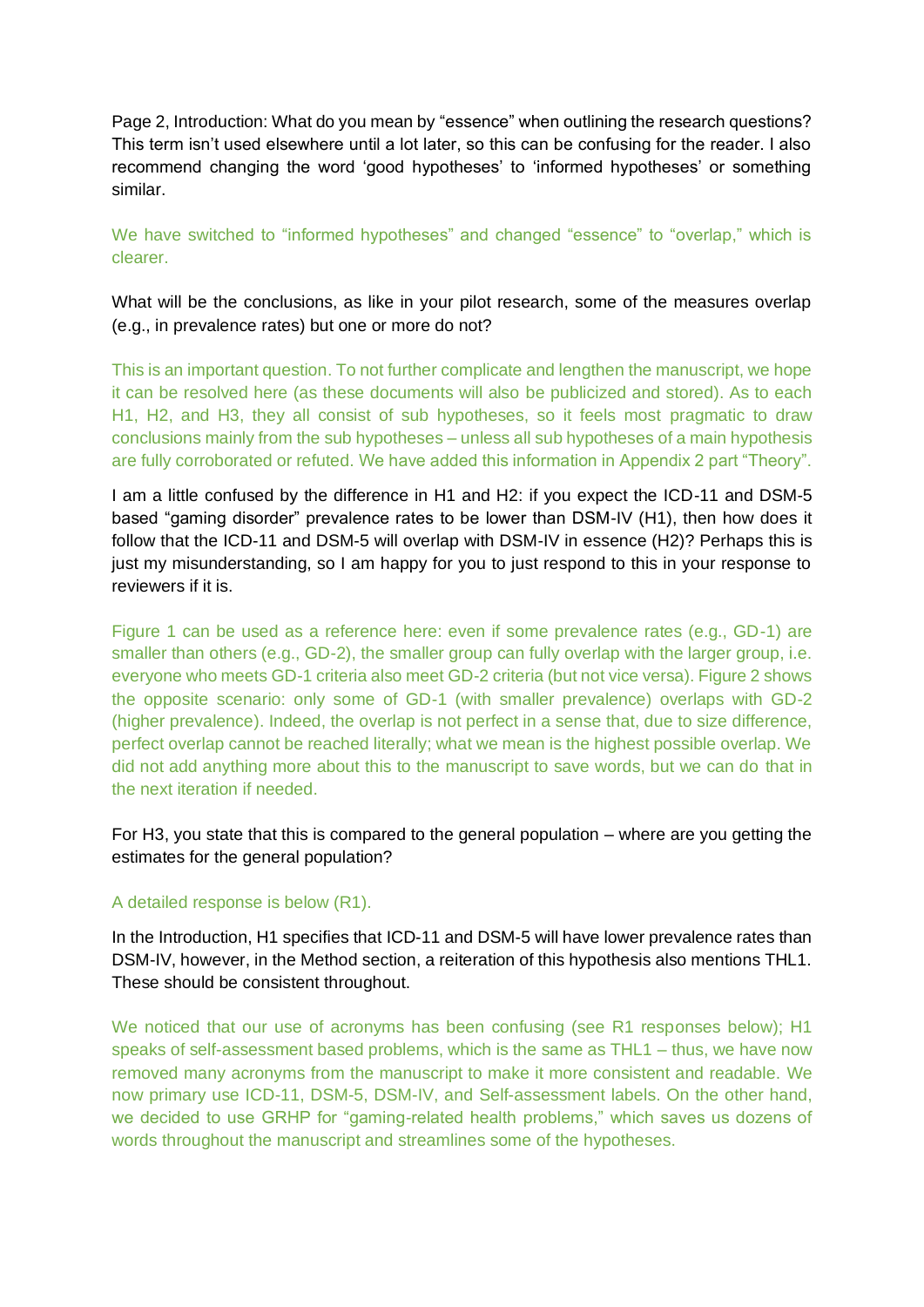Page 7, "If neither mental nor physical effects are nonsignificant or below d=.22, we consider H3a/H3b not supported", do you mean "significant" here? Can you also provide a reference to equivalence testing so a reader could read up on this to understand this (relatively new) technique (e.g., will you be using guidance by Lakens, 2017?).

## Corrected, and a reference added.

Page 9, you state that it would be "impossible for us to collect a representative sample" – is this based on resources (too large sample size)? Please clarify why this is impossible (e.g., "the number of resources required makes it impossible.").

We have removed this part entirely to save words; we realized there is no need to justify the lack of significance testing, as significance testing is not by default a gold standard.

The hypotheses are outlined in both the Introduction and Methods section, but this is a little confusing because the Methods further outline sub-hypotheses (e.g., H1a-H1d etc.). There needs to be consistency. One option is to move all hypotheses to the Introduction and remove these from the Method, and the other option is to remove from Introduction and just have in the Method. In the former, the Method could then simply refer back to these hypotheses, e.g., "To test the hypotheses of XX to XX, we will..". I will leave the authors to decide what is best to do here.

## All hypotheses are now moved to Introduction.

In the Method, what do you mean by "nothing will be corroborated": do you mean that the results (prevalence) would be inconclusive?

## Corrected.

I also note that you would like to submit to a particular journal upon Stage 2 acceptance – please note that the word counts for RRs at this journal include the references section too. I was unable to check the word count due to your document being in an online PDF, but I just wanted to notify you of this. I think you could remove the code detail within Page 9 H3 – if you make your analytical code available (which is a mandate to adhere to TOP guidelines), then readers/reviewers can see the calculations/code there instead.

We are thankful for this important practical point; indeed, we overlooked this detail in the word limit. This seems to make fitting the manuscript within 5000 words very difficult if not impossible if we want to maintain methodological rigor. We have tried to cut down the number of words even more, but we can also see the journal has a note "longer contributions negotiable under special circumstances." We understand and accept that the manuscript might not fit in our target journal, but perhaps there will an opportunity to negotiate an extra 1000–2000 words at Stage 2 (we do not expect this but express our willingness to negotiate if it is possible).

Please can you add the funding information to the title page of the manuscript.

Added.

**Reviewer 1 (**Linda Kaye**)**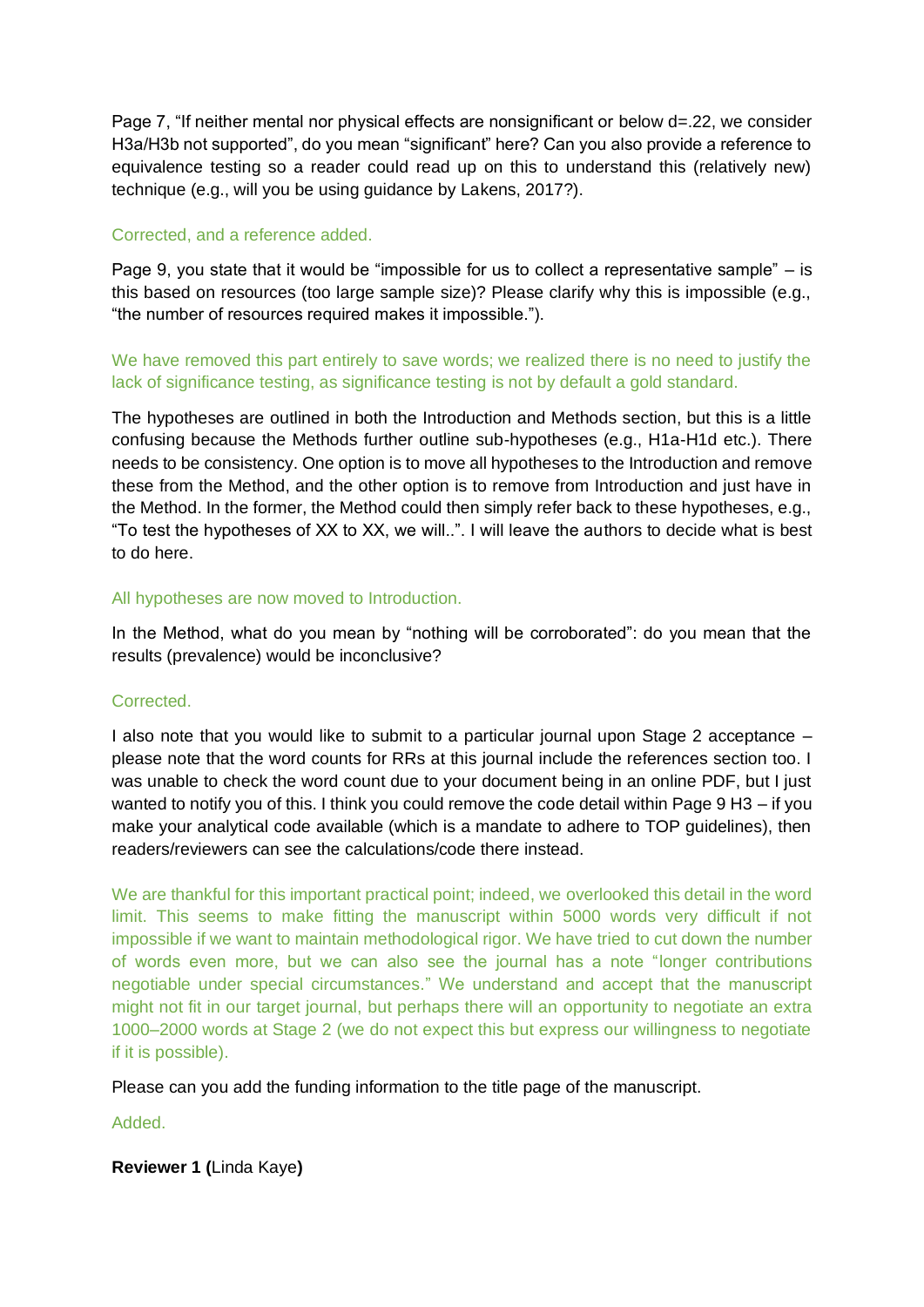Thank you for allowing me the opportunity to review this RR. I am glad to see work in this area going through the RR process and appreciate the authors' efforts in detailing the rationale, methodology and analysis plan with a good level of detail. I have included my comments in line with the reviewer criteria below, as well as some more general observations/comments at the end. I wish the authors all the best with their research and hope my comments are helpful in their research endeavours.

These are important questions and I am glad to see the conceptual bases of "gaming addiction" being queried as this is an ongoing concern in this field. The RQs therefore seem relevant although I have some observations about some of the specific hypotheses which put these in operation (see below). It would perhaps be helpful in the rationale to make explicit reference to the distinction between core addiction criteria/symptoms (e.g., tolerance, withdrawal, mood modification, etc) and gaming-related problems (e.g., interference and impairments in life events) which are noted to often be conflated within empirical work (Colder Carras & Kardefelt-Winther, 2018). E.g., Colder Carras and Kardefelt-Winther (2018) identify four classes of player; IGD class, normative class, engaged class, and concerned class. However, their latter two classes would be misclassified based on their reporting of gamingrelated problems only. Also Myrseth and Notelaers (2018) identify five classes; never symptoms, rarely symptoms, occasionally symptoms, problem gamers, and disordered gamers. Again, this suggests that different classes of players may have distinct patterns of gaming-related behaviour/gaming-related problems. Including some explicit statements about how each of the instruments being used are able to measure gaming addiction symptoms vs gaming-related problems would be helpful here I think.

This is a highly important observation, and the issue will be worth investigating explicitly in future research (and especially in scale development). Perhaps the key issue -- in the field in general -- is that we don't have good basic clinical data to assess how criteria/symptoms differ from problems, if they do. It should also be noted that not all ontological perspectives distinguish between criteria/symptoms and problems, so the relevance of distinction tends to depend on the source. Let us use DSM-5 as an example, which defines IGD as follows:

"Persistent and recurrent use of the Internet to engage in games, often with other players, leading to clinically significant impairment or distress as indicated by five (or more) of the following in a 12-month period."

In this definition, the problems (clinically significant impairment) are included in the symptoms by the phrase "as indicated by." On page 20, the DSM-5 also stresses that "Each disorder identified in Section II of the manual (excluding …) must meet the definition of a mental disorder," which is then followed by the problems caused by disorders. However, IGD is not in Section II but Section III, so this does not seem to apply to IGD, which was assumedly created so that the symptoms are/include the problems. We hasten to add that the above interpretation is by no means the only possible one, and we do not claim that there is one "correct" interpretation. But we hope this example illustrates that the distinction between "disorder symptoms" and "problems" is not clear, and they could also be one and the same thing. The latter interpretation has been consistently chosen by almost all validated screening tools, and while we fully agree that many of them would have benefitted from additional health problem control, it would also be methodologically problematic to modify these existing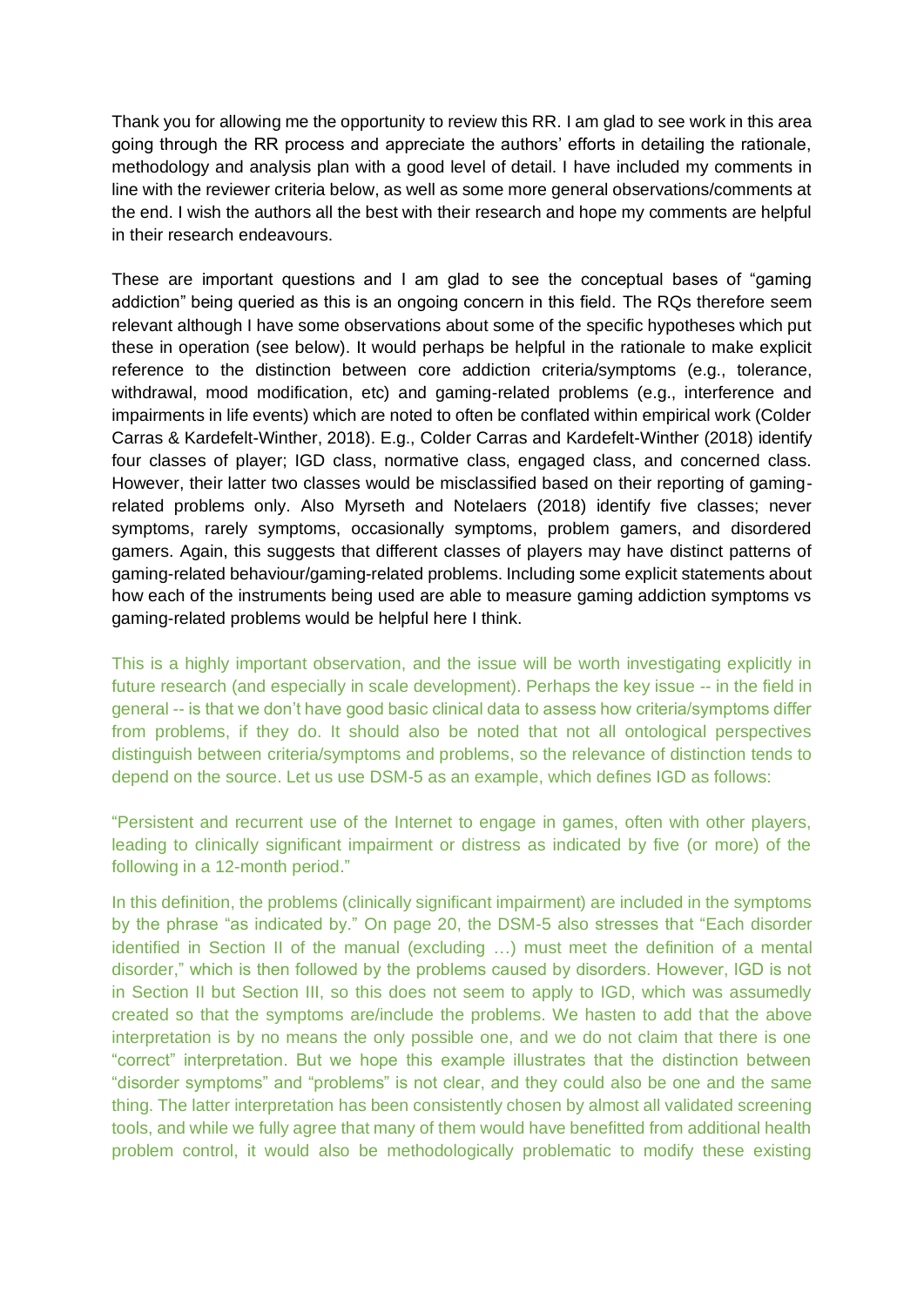validated scales or their official interpretation guidelines. It might even be considered undermining our findings if we diverge from the scale guidelines.

To address this issue, we have added a paragraph in the introduction, stating the need for new categories and citing the indicated literature. We have also added in the Analyses section that our interpretations follow the diagnostic manual recommendations. We do not know if these scales/cutoffs are a useful approach for identifying people with actual disorders or problems, but by following the diagnostic guidelines, respectively, we can measure the constructs as they were officially structured (whether they make clinical sense or not).

This would also be important in relation to some of the hypotheses. For example, H3 makes suggestions about those with "gaming disorders" from DSM 4 (GAS7) & self assessment (THL1) but up to this point, we don't have much insight to know whether these two measures make clear the addiction symptoms from the health-related issues and so isn't clear why this specific hypothesis is directed in this way.

Following the previous point, I also think it is potentially problematic to be forming hypotheses which expect poorer health in those who self-assess compared to general population (H3b). That is, people with gaming-related problems (which may be picked up from the THL1 scale) could equally be representative of the general population and not specifically distinct in the way those who are "addicted" may be from a general population. Further H3c expects health related outcomes between those with DSM-4 and THL1 scale to be similar. I am not sure I follow this rationale, based on one perhaps being incorporating more core addiction-related symptoms (DSM-4) and the other not (THL1). The hypotheses here may therefore require additional rationale or be removed if this reasoning is difficult to articulate

This is an excellent point. Indeed, GAS7 is based on DSM-IV ontology and THL1 is based on self-assessment ontology, and we have no strong reason to expect them to be similar (or different). Originally, we had a theoretical justification (they both measure gaming problems, so they assumedly operate similarly), but that's not a strong justification. To solve this, we changed our THL1 cutoff to 2/4, which is the same ("something") as used in GAS7. This lower cutoff allowed us to identify n=138 in our pilot for THL1, and this sample size was enough to calculate prior Cohen's d also for the health of THL1 2/4. Again, the evidence is mixed (see the manuscript for details). We also managed to access previous National Health Institute data with THL1, which provided further mixed evidence. Therefore, we added for H3b and H3c competing hypotheses (H0), i.e. we will assess equivalence and effects for both. For simplicity, we use "H3/H0" in the manuscript (instead of creating confusing H3b-1, H3b-2, H3c-1, H3c-2).

We have also hierarchized all our hypotheses into primary, secondary, and tertiary hypotheses to communicate our (lack of) confidence in them (following APA guidance by Cooper, H. (2020). *Reporting quantitative research in psychology: How to meet APA style journal article reporting standards*. APA). We did not cite Cooper, as our use of "tertiary" is not exactly in line with the source, and we already struggle to stay within the 5000-word limit (i.e. there is no room to explain this in a footnote).

Figure 1 is helpful to articulate the various scenarios. However, I feel some further rationale behind this is needed about why four groups of GD are expected to be derived from the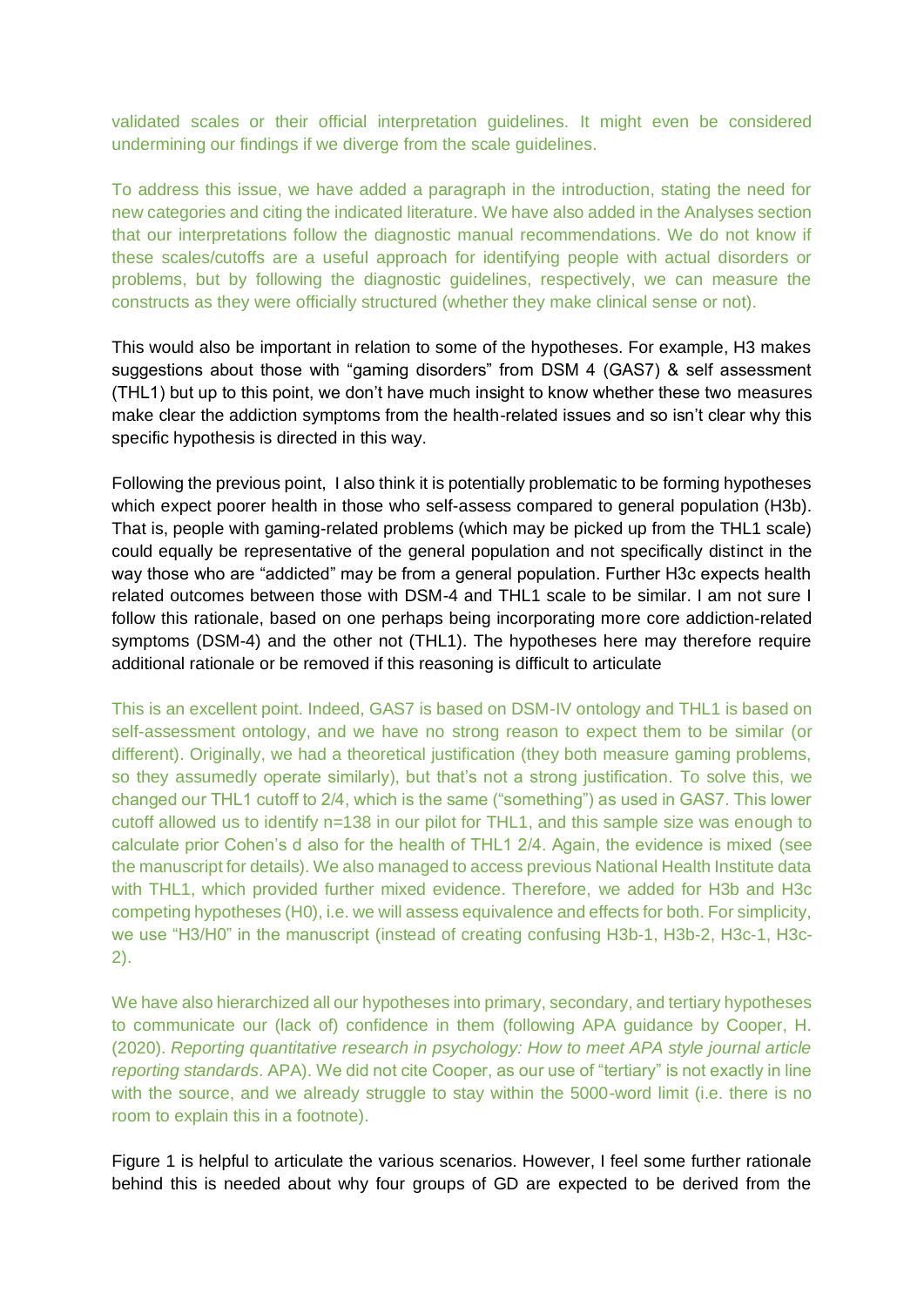measures. Why "severe", "medium", "minor" & "v minor" ; is this based on existing classification levels of these measures?

The Figure has now been clarified. As these scenarios are just examples, the terminology is not tied to any specific classification. However, we have changed "v/minor" to "mild" in order to use consistent wording with DSM-5 (not to explicitly follow DSM-5, but to reduce variety in terminology in the field).

In the hypotheses (e.g., H1 including H1a-H1d), the term "remarkably" is used to explain expected differences in prevalence rates. Arguably "significantly" would be a more typical term here.

In fact, we originally had "significantly" but we were advised to change that by the Managing Board (Zoltan Dienes) because it can be confused with statistical significance (and hypotheses concern population properties, which are not statistical). We agree "remarkably" is confusing too; as a solution, we now use "meaningfully" in the hypotheses to communicate that the difference is not only directional but also meaningfully so, in terms of the population, as measured by, e.g. the smallest effect size of interest.

There could be more context given about the "health-related problems" before it gets to the methodology where it becomes clear it is referring both to physical and mental health

### A note regarding this has been added.

Analytic decisions etc are well detailed and provides insight into how these correspond to RQ/hypotheses. The analysis appears feasible but I feel more information about the sampling strategy would help know whether the sample size is feasible and whether it is representative (see next section)

A mixture of monothetic and polythetic approaches to cut-offs is proposed. It is good that these different scoring approaches are noted. However given recent findings that different scoring approaches are better or worse than others at capturing differences between "problematic gaming" groups (Connolly et al., 2021), it may be worth considering whether a consistent approach should be used (or do analyses which test both monothetic and polythetic for all analyses)

Connolly, T., Atherton, G., Cross, L., & Kaye, L. K. (2021). The Wild West of measurement: Exploring problematic technology use cut off scores and their relation to psychosocial and behavioural outcomes in adolescence. *Computers in Human Behavior, 125*, e106965. <https://doi.org/10.1016/j.chb.2021.106965>

Here we must highlight that the polythetic/monothetic difference is one of the key differences between the ontological systems; to test the differences between the systems, we must follow their official rulesets. We have now added a complementing section about this in Introduction. On the other hand, we completely agree that what counts as "endorsement" of criteria (in polythetic, monothetic, and other cutoffs) seems to have no strong evidence for or against any chosen approach; one of the few reliable ways to do that would be to clinically validate endorsement rates with samples that have been reliably found be significantly impaired due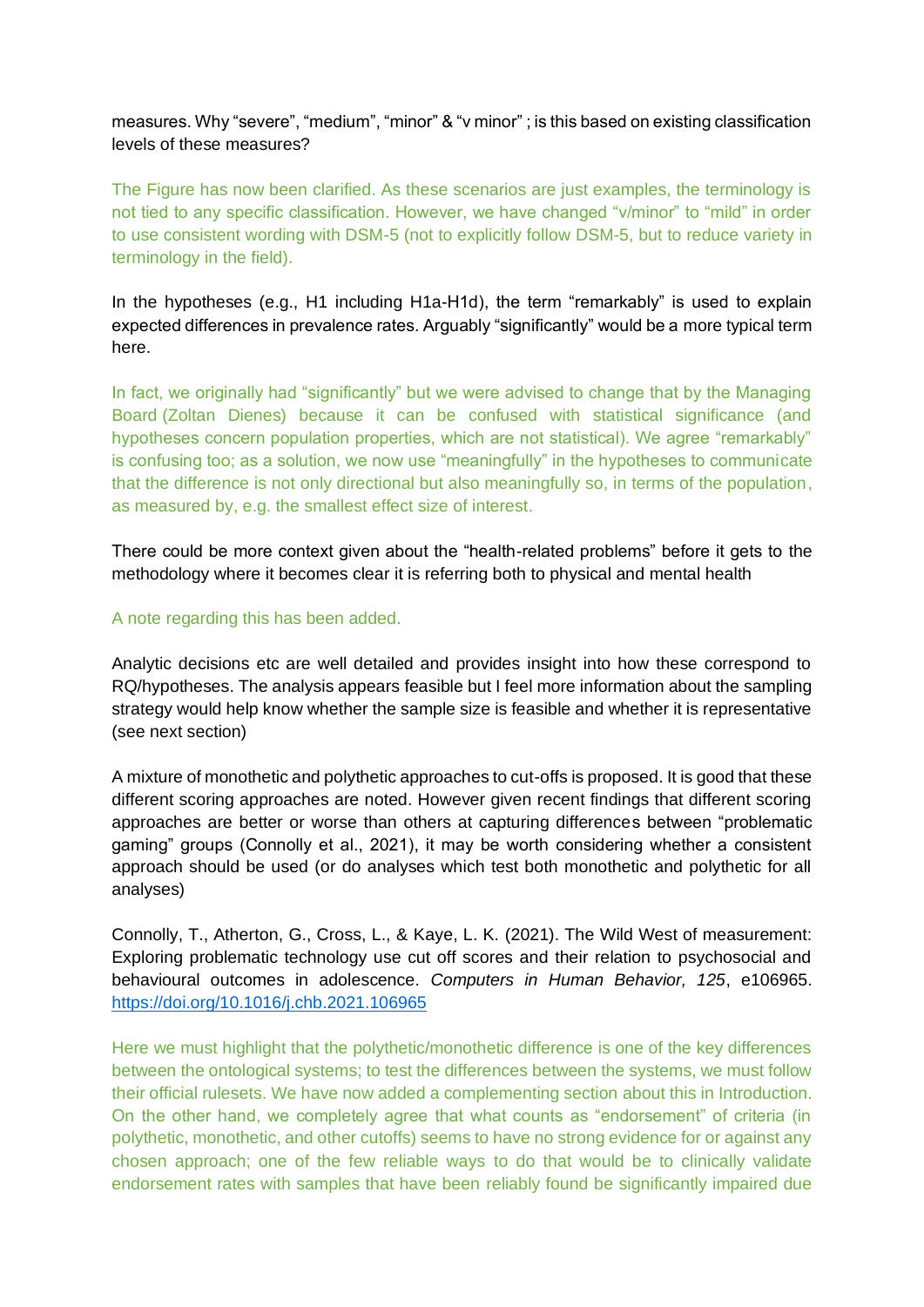to gaming. As we will use the officially stated cutoff in each scale, we have now added alternative endorsement rates to be exploratively tested, too.

"we include two control questions (Oppenheimer et al. 2009) in the survey and remove those responses that fail both. Participants who report not having played videogames within the past six months will not fill out the gaming-related screening instruments, and they will be considered not meeting the problem criteria that concern the present study"- I find this a little problematic in the way this is written. The last part of this sentence by implication suggests that those people who have played games in the last 6 months do meet the "problem criteria" which I feel is not a justified assumption.

#### Rephrased.

There is currently not sufficient information about the recruitment strategy in relation to where people will be sampled from. If a representative player sample is sought, then some details about the relevant contexts they can be sought from is required. This information would be important especially in ensuring that any replication efforts are matched in this regard

### New information added.

Description of the outcome measures provides information about descriptors of the scoring ranges as reference points. There is not a control group but that is not unusual for research on this topic which is conducted in this way. The authors however may consider whether it is worth recruiting a control group to take the Physical and mental health measures as a control however especially as some of their hypotheses are making comparisons to the general population. Without a control group, this comparison may not be achieved.

We highlight that our sample N=8000 is not a gaming sample, but nationally representative general population. When we do comparisons between groups (as identified by each scale), those who are left unidentified will form a nationally representative group for comparison (e.g., if problem group  $= 200$ , then general population  $= 7800$ ). That said, we did not previously make any differences between gaming and non-gaming in the general population, and we have now added one more explorative test where we divide the general population into gaming and non-gaming to assess if there are differences between them (thus having two separate group comparisons, controlling if gaming alone is relevant here).

In the Introduction, the term "abnormal technology use" is used. I would advise the authors to avoid this term and instead perhaps use "problematic technology use" or similar. The cognitive load in reading this is quite heavy as acronyms are used quite a lot to describe the different instruments (and sometimes interchangeably between the initials of the scale and the diagnostic criteria they refer to). It would be most helpful to reduce acronyms down to aid readability.

We have reduced acronyms as much as possible.

## *R2 Daniel Dunleavy*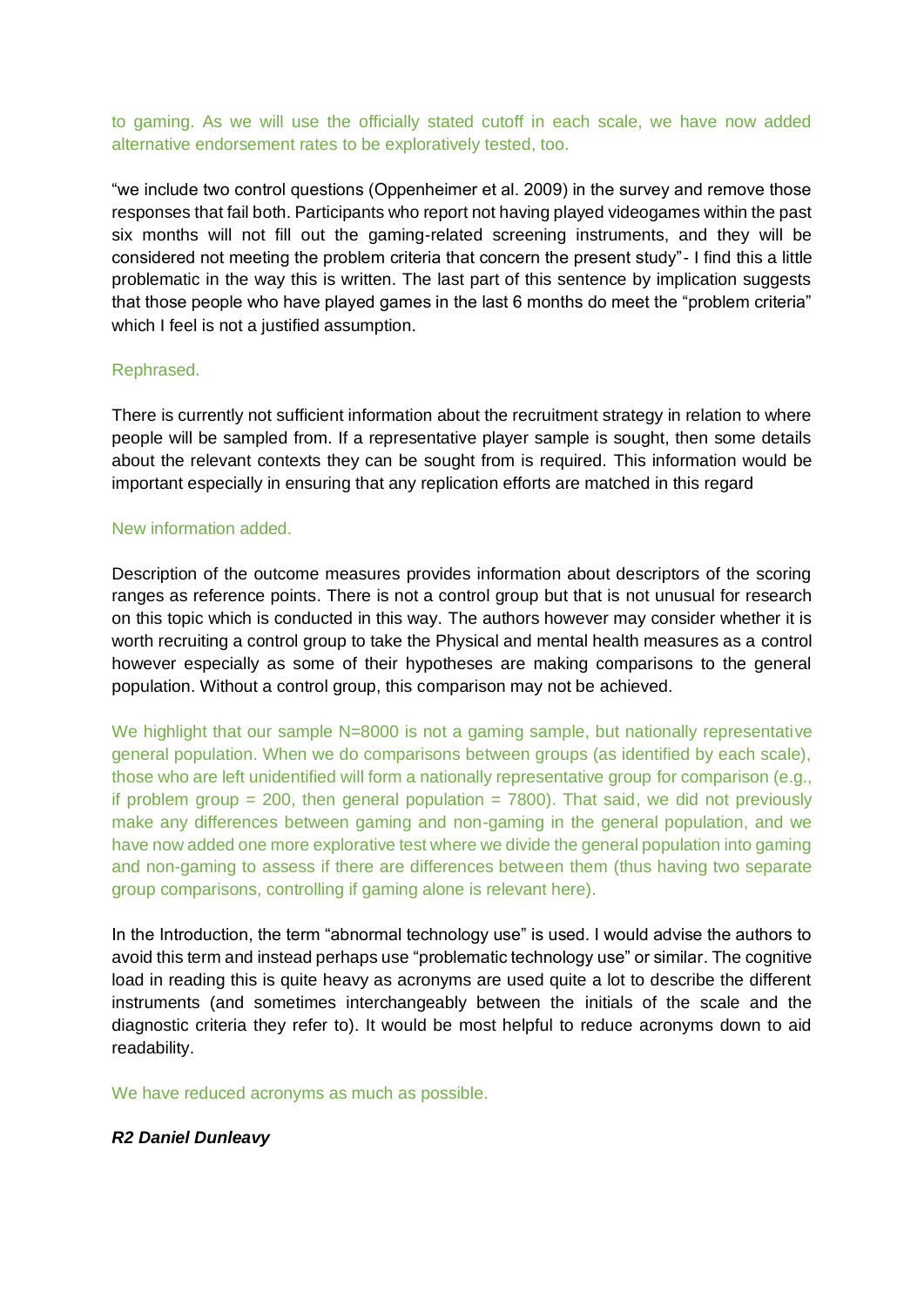1. I found each of the four sub-hypotheses for H1 to be clear (p. 4). I was initially hesitant, finding them to be poorly defined (i.e., what "remarkably lower" meant). However, I found the description of the interval-based method on p. 5 to be sufficiently clear to satisfy my concerns. I feel that the method used here is described in enough detail to be replicated by another set of researchers and further that it is an adequate method for assessing the hypotheses. The other two hypotheses (H2 and H3) are clear and testable - particularly H3, which clearly specifies the smallest effect size of interest (and justifies its selection).

## As noted earlier, we have changed "remarkably" into "meaningfully" for consistency.

2. Recruitment - p. 5 - The authors are recruiting using a company called Bilendi. I'd just like to see a little more detail about the recruitment timeline (expected start-finish dates) and how participants will 1) be incentivized, and 2) complete the survey (i.e., what software or platform will they use to complete the survey?).

We have added a clarifying note about recruitment, and the appendix now provides more details about the process. Although we cannot know the dates at this point (they depend on review time), we start the process immediately when possible and it is expected to take  $\sim$ 1 month.

3. Sampling plan - pp. 7-8 - The authors provide a reasonable sample size justification and the required sample size to estimate prevalence rates.

## *Reviewer 3 Anonymous*

The methods section largely contains enough detail that replication would be possible. Sources of ambiguity may include how and from where participants will be recruited via the 3rd party (online advertisments), and how the survey data will actually be collected; i.e., whether in-person or online. These considerations may impact overall representativeness.

In line with our earlier responses, we have now added this information (and more details in the appendix).

In most cases, explanations are adequate. There may be quesitons about what constitutes *exploratory* investigation in some tests, but the authors have justified the need for exploratory analyses where necessary.

We have further labeled our hypotheses primary, secondary, and tertiary, to express our confidence in them. We have also modified H3.

One future suggestion, that may be worth bearing in mind, is the digital convergence between gaming and gambling, with microtransactions and other predatory features that resemble gambling, including lootboxes. It strikes me that, given the overlap between gambling and gaming disorders in the DSM-IV and DSM-5 criteria, there might be the potential for confounding among participants. Controlling for this possibility might be something to think about.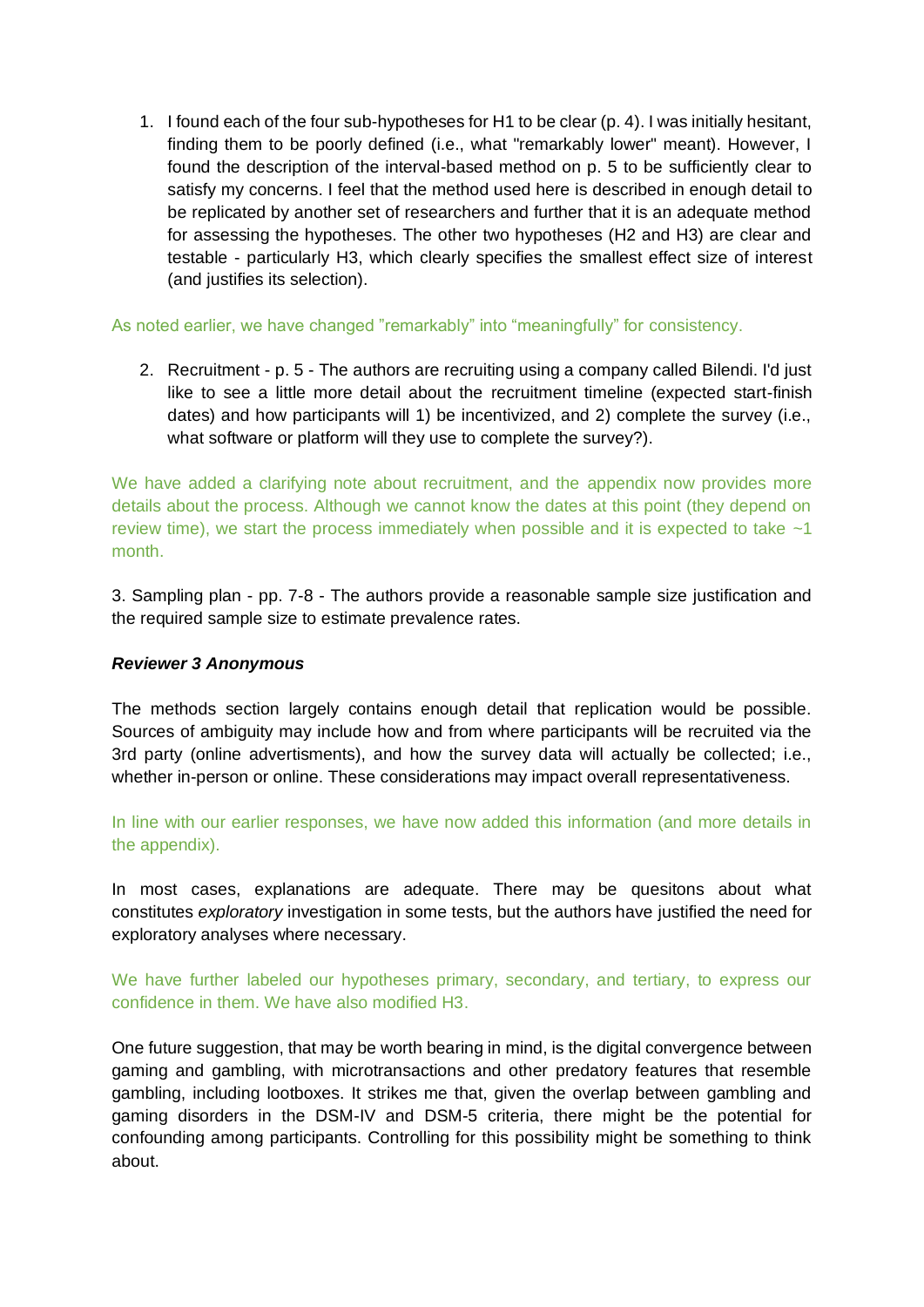### This is a good point; we have added a gambling measure (BBDS) in the survey.

### *Reviewer 4 David Ellis*

1. It would be useful if the Abstract and Introduction made it clear what 'risk groups' might look like. I assumed these were groups whereby their scores suggest some form of diagnosis/classification? However, as I read on I realised this is also about other aspects of physical and mental health. Is a 'risk group' both of these? A table summarising all measures would be helpful within the method section to provide further clarity in this regard.

We have added a table in the appendix. We have removed the word "risk" from the entire manuscript and, instead, use "criteria meeting" and "[manual] based" to communicate that they meet the specific criteria.

We were tempted to just use simply "gaming disorder" for all measures, but we try to fight against this general trend. We know it is a bit tricky, as we try to pursue a balance between accuracy and clarity. Each construct (despite being mixed in meta analyses and meta reviews) is arguably independent. Only ICD-11 criteria currently allow for official disorder diagnosis; DSM-5 criteria are tentative and are meant to indicate problems (but not official disorder); DSM-IV criteria are modified from gambling and thus rely on scholars' own theories (no official disorder); self-assessment, by definition, refers to the participant's subjective perception of having problems with gaming. By using "criteria meeting" (and referring to gaming-related health problems in general) and "[manual] based" we address all these possibilities – which may or may not be one construct. We hope to strike a balance between accuracy and clarity by this approach (as much as possible), and refer to these all constructs now systematically as gaming-related health problems (GRHPs).

2. The research questions could also do with some clarification or possible re-ordering. 'Who' really refers to overlap (or lack of ontological overlap) in the sample as I understand it. It feels like it should be the first research question. The second question could then consider prevalence as this is making more population-based inferences (I think). I am not familiar with the interval-based method outlined so can't comment further. Wondered a bit as to how this goes beyond a series of chi-squared tests that could also consider ontological similarities. Research question C is clearly about Health and that is clear.

# We have clarified this by changing "essence" to "overlap" and have moved all sub hypotheses to Introduction to improve readability. We did not change the order of hypotheses, as other reviewers found the current order suitable.

3. I suspect the results, regardless of direction, will have implications for many notions of technological 'addiction' or related 'disorders'. If ontologies are different, then this suggests a problem for comparisons across different studies. If they are all the same, then this doesn't only indicate that scholars should direct efforts toward assessing the clinical relevance of multiple constructs as suggested. On the contrary, it begs the question as to why researchers have continued to re-invent the wheel and made little progress regarding a consensus. Creating a new disorder or ontology doesn't create new resources for pracititoners or clinics. What are the societal costs of stigmatising the most popular form of play in children and adolescents? I guess what I am getting is that results from this work